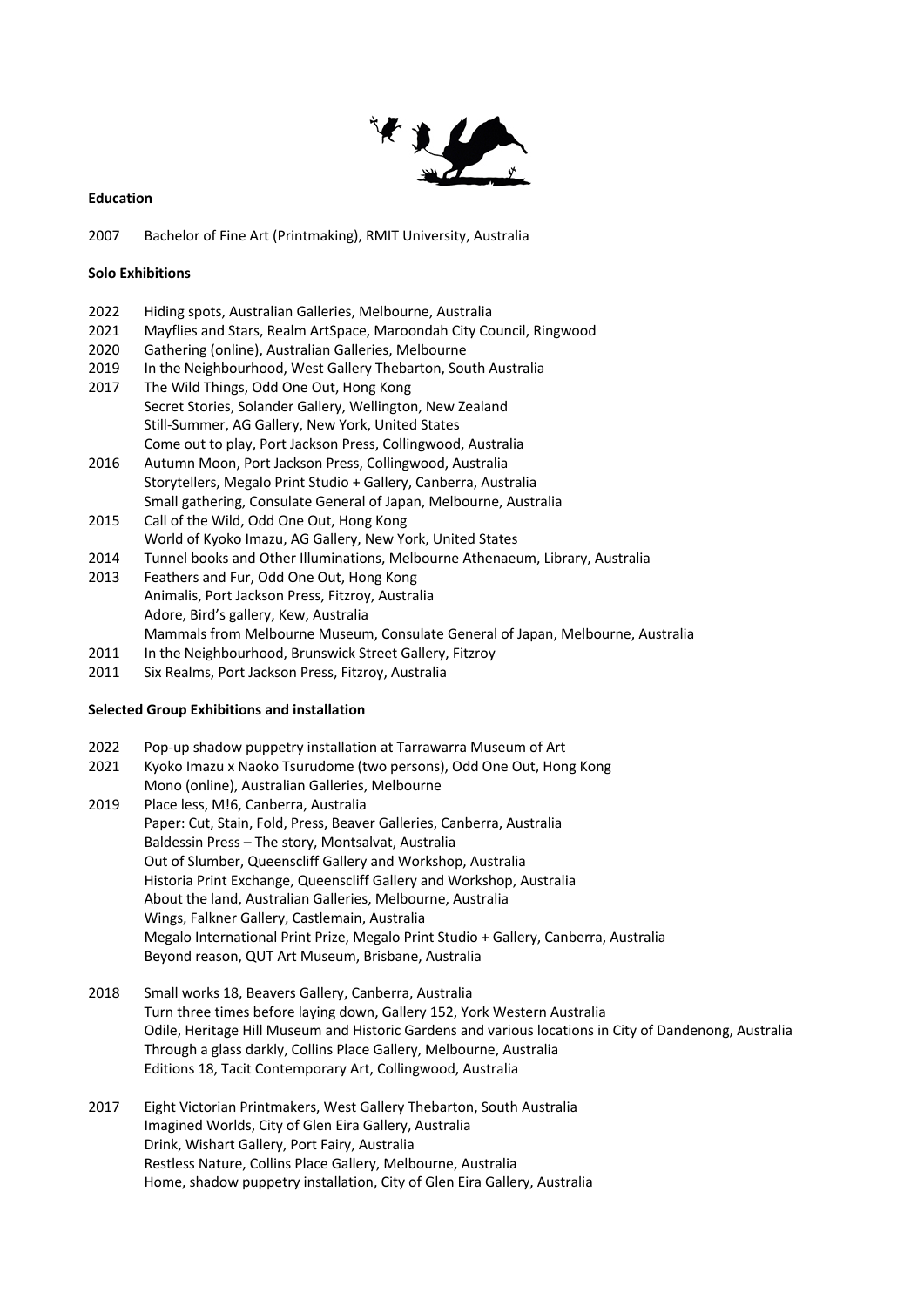Travelling Home, Lulu Gallery, North Melbourne, Australia Memento Mori, In.cube8r gallery, Fitzroy, Australia Paradise, Peanut Gallery, Adelaide, Australia Editions 2017, Tacit Contemporary Art, Abbotsford, Australia

- 2016 From a Home to a Home, Brunswick Street Gallery, Fitzroy, Australia Outside the Box, No Vacancy Gallery, Melbourne Australia Of Land and Sea, Peanut Gallery, Adelaide, South Australia Introductions 2016, Davidson Galleries, Seattle, USA Draw me a story, Blarney Books and Art presented by Customs House Gallery, Port Fairy, Australia House of Dreams (Museum installation), Johnston Collection, East Melbourne, Australia Joker's Wild, Quirky Fox, Taranaki, New Zealand Retrospective (two persons), Printmaker gallery, Fitzroy, Australia Awake, Off the Kerb Gallery, Collingwood, Australia Animal Instinct, Metropolis Gallery, Geelong, Australia Editions 2016, Tacit Contemporary Art, Abbotsford, Australia 2015 Made by Hand, Solander Gallery, Wellington, New Zealand
- Core, Waiheke Community Art Gallery, Waiheke Island, New Zealand Zodiac and 2 x 2, Solander Gallery, Wellington, New Zealand Zodiac (two persons), Sofitel Sydney Wentworth, Australia Curious Arrangement (two persons), Australian Print Workshop, Fitzroy, Australia Zine scene, Odd One Out, Hong Kong Editions, Tacit Contemporary Art, Abbotsford, Australia

2014 HiBird, Bird's Gallery, Kew, Australia Flyway Print Exchange, Adelaide Festival Centre and No Vacancy Gallery, Federation Square, Melbourne, Australia Along the River (two persons), Sofitel Hotel, Melbourne, Australia 13 Melbourne Printmakers, Rathdowne Galleries, North Carlton, Australia Words for missing types, Minna no ie Cadatte, Iwate, Japan Along the River, Aesop Kawaramachi, Kyoto, Japan Fertile Ground, Australian Tapestry Workshop, South Melbourne, Australia Life Along the River (two persons), Odd One Out, Hong Kong Women in the Arts: Booked, Knock Knock Contemporary Artists' Initiative, Cairns, Australia Editions, Tacit Contemporary Art, Abbotsford, Australia Along the River (two persons), Aesop Shibuya store, Tokyo

- 2013 Tiny Universes, Tooth + Nail Studio Gallery, Adelaide, Australia Words for missing types, Bakurocho Art+Eat, Tokyo, Japan The Bird room (two persons), Faulkner Gallery, Castlemaine, Australia Along the river (two persons), Art Vault, Mildura, Australia New Bestiarum, Boom Gallery, Geelong, Australia 5 Press on!, Printmaker Gallery, Fitzroy, Australia Editions, Tacit Contemporary Art, Abbotsford, Australia Meet in the middle (two persons), Sofitel Hotel, Melbourne, Australia
- 2012 Fremantle Print Award, Fremantle Arts Centre, Fremantle, Australia Calacas International Print Exchange, Expressions Graphics, Illinois, USA Flora, Fauna, and Fantasy, Gordon Edgerton Gallery, Gordon, Australia 100 Works on Paper, Kentler Gallery, New York USA Talking of a Chameleon (two persons), Perimeter Books, Thornbury, Australia 7th Annual Artist Book Exhibition, Artisan Books, Fitzroy, Australia Pursuit Delhi, India Art Fair Collaborate (two persons), Japan Foundation Gallery, Sydney, Australia
- 2011 Installation and Exhibition (two persons), Aesop Aoyama, Tokyo, Japan A Happy Medium, Solander Works on Paper, Wellington, New Zealand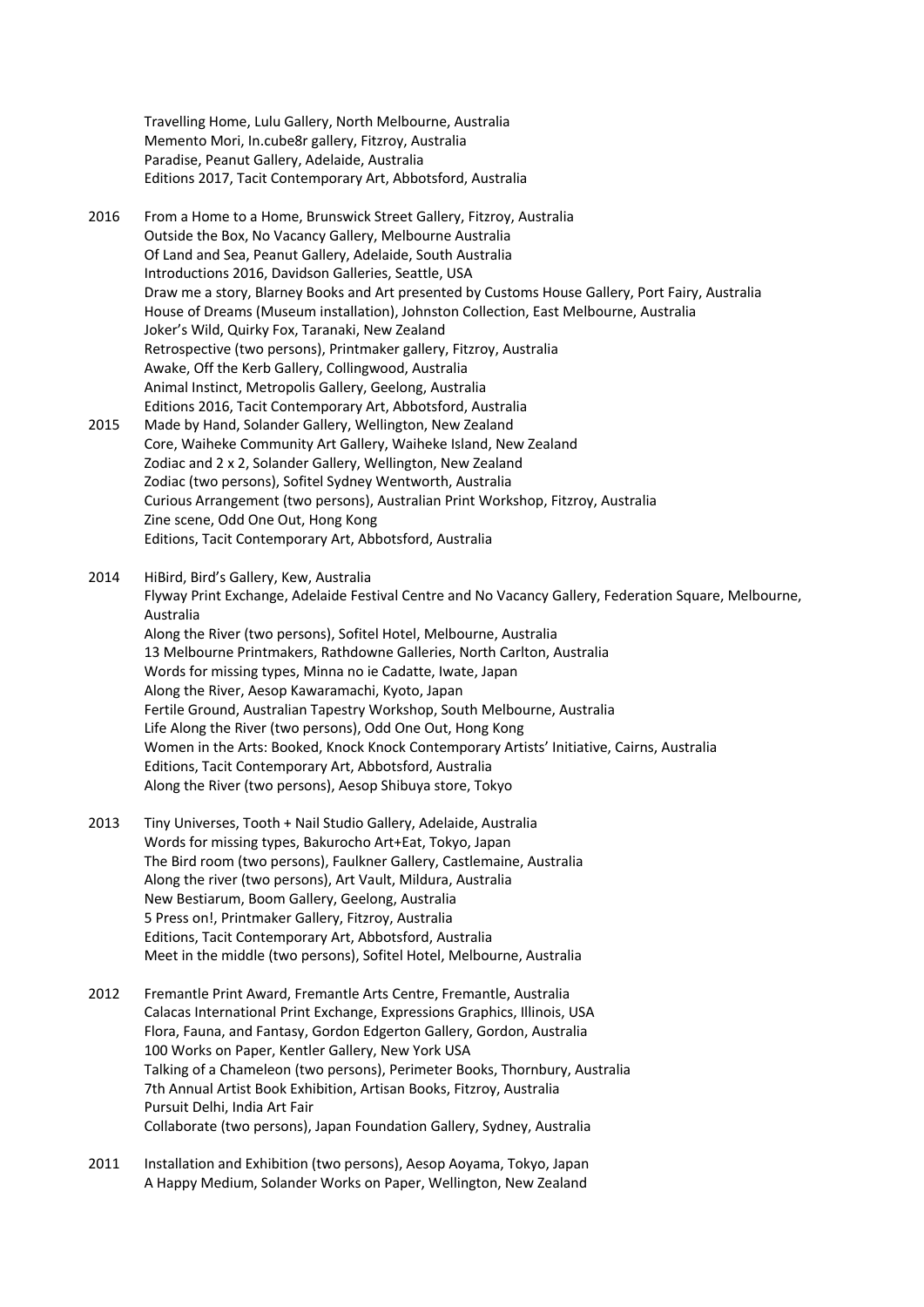Damon Kowarsky & Kyoko Imazu Collaborate (two persons), Port Jackson Press, Melbourne, Australia Manly Library Artist Book Award, Manly Library, Sydney, Australia

- 2010 Carbon Co-Dependence, Platform, Melbourne, Australia Insert Coin Here, CBD, Melbourne, Australia
- 2009 Geelong Acquisitive Print Awards, Geelong Gallery, Geelong 35th Anniversary Showa Bijutsu-kai, Kyoto Museum of Art, Kyoto, Japan Art Mirai, National Art Centre, Tokyo, Japan Second Nature, Bus Projects, Melbourne

### **Selected commissioned public art projects**

- 2018 Garner Lane Light boxes, City of Dandenong, Australia Clifton Street Children's Centre mural with Tom Civil
- 2017 Lightbox project, City of Yarra, Australia In the Shadow of Giants, shadow puppetry installation with Barking Spider Visual Theatre Gertrude Street Projection Festival, Australia
- 2016 Johnston Collection House Museum installation ANZAC Centenary Commemorative Project, Werribee, Australia Collaborative mural at Angliss Childcare, Footscray, Australia

### **Selected Professional Experiences**

- 2018 Current Printmaking technical officer, RMIT University, Melbourne Australia
- 2018 Print commission, Print Council of Australia Artist in Residence, QUT Art Museum, Brisbane, Australia Tutor, Puppetry workshops, City of Dandenong, Australia
- 2017 Tutor, Advanced etching workshop, Megalo Print Studio + Workshop, Canberra, Australia Tutor, Puppetry workshops, Artplay, Melbourne Australia Tutor, Puppetry workshop, Odd One Out, Hong Kong Tutor, Ceramic workshops, Northcote Pottery Supplies, Melbourne Australia
- 2016 Puppetry training workshop, Spare Parts Puppet Theatre, Fremantle, Australia
- Book illustration for a published picture book 'Following' Episodic Press / Jeff Maser Booksellers, Berkeley, USA

Tutor, 'Following a rabbit', artist books and paper-cut workshop, Signal, Melbourne Australia Tutor / Artist in Residence, Linocut printmaking workshops / Artist in Residence St Monica's College, Epping, Australia

- 2015 Printmaking workshops at University of Visual Arts and Mullegama Art Centre, Colombo, Sri Lanka
- 2014 Bookbinding workshop, Australian Tapestry Workshop Drawing and bookbinding workshops, Japanese School of Melbourne Artist in Residence, Melbourne Athenaeum Library Artist in Residence, The Art Vault, Mildura, Australia
- 2013 Artist in Residence, Australian Tapestry Workshop Artist in Residence, The Art Vault, Mildura, Australia

### **Selected Awards**

- 2017 Fellowship at State Library of Victoria Amor Residency at Baldessin Press Studio
- 2014 Australian Print Workshop Dowd Foundation Scholarship
- 2013 Arts Victoria Arts Development grant (with Damon Kowarsky)
- 2011 Japan Foundation Sydney Facetnate! New Visual Artists Grant